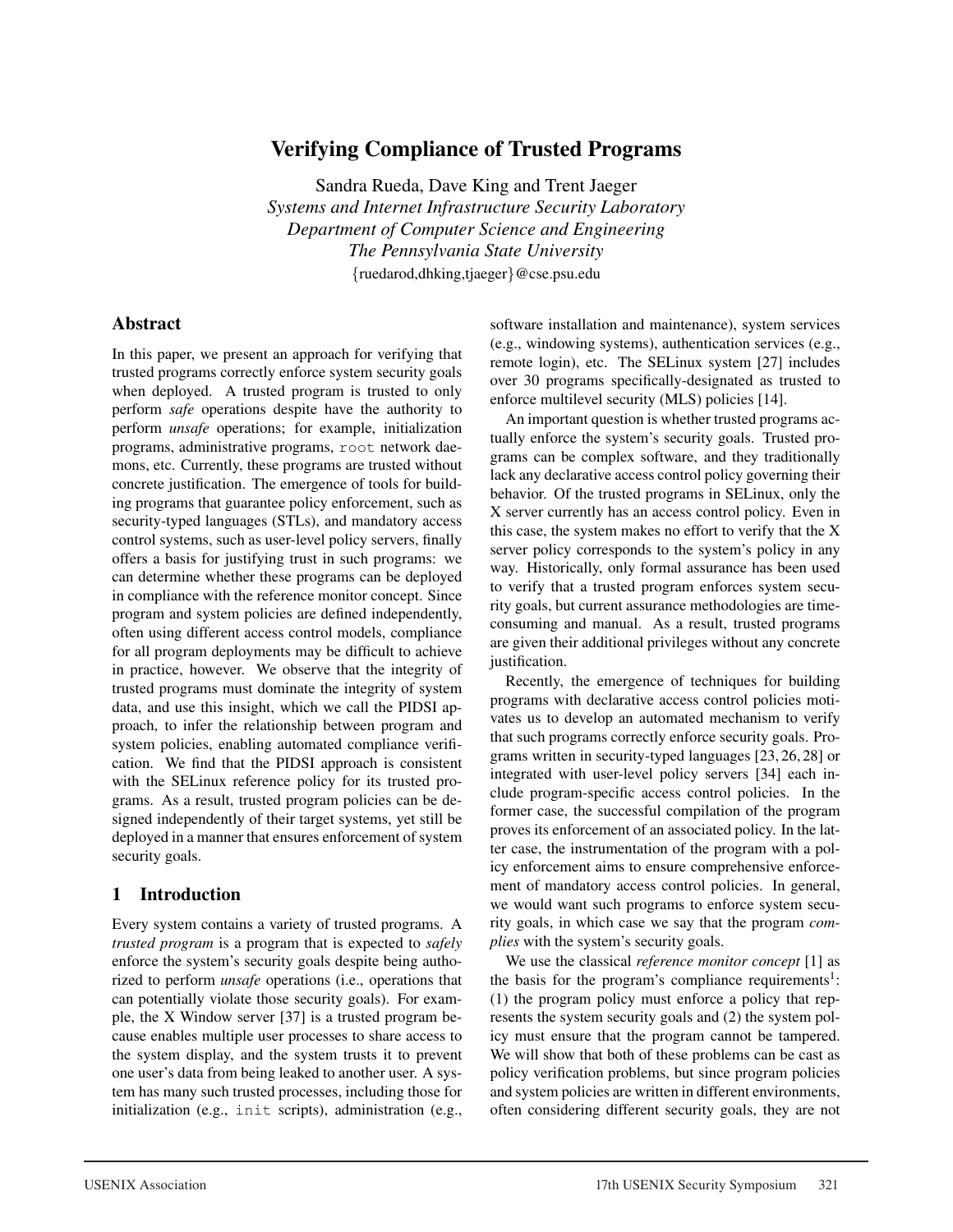directly comparable. For example, program policy languages can differ from the system policy language. For example, the security-typed language Jif [26] uses an information flow policy based on the Decentralized Label Model [24], but the SELinux system policy uses an extended Type Enforcement policy [5] that includes multilevel security labeling [2]. Even where program policies are written for SELinux-compatible policy servers [34], the set of program labels is often distinct from the set of system labels. In prior work, verifiably-compliant programs were developed by manually joining a system policy with the program's policy and providing a mapping between the two [13]. To enable general programs to be compliant, our goal is to develop an approach by which compliant policy designs can be generated and verified automatically.

As a basis for an automated approach, we observe that trusted programs and the system data upon which it operates have distinct security requirements. For a trusted program, we must ensure that the program's components, such as its executable files, libraries, configuration, etc., are protected from tampering by untrusted programs. For the system data, the system security policy should ensure that all operations on that data satisfy the system's security goals. Since trusted programs should enforce the system's security goals, their integrity must dominate the system data's integrity. If the integrity of a trusted program is compromised, then all system data is at risk. Using the insight that *program integrity dominates system integrity*, we propose the PIDSI approach to designing program policies, where we assign trusted program objects to a higher integrity label than system data objects, resulting in a simplified program policy that enables automated compliance verification. Our experimental results justify that this assumption is consistent with the SELinux reference policy for its trusted programs. As a result, we are optimistic that trusted program policies can be designed independently of their target systems, yet still be deployed in a manner that ensures enforcement of system security goals.

After providing background and motivation for the policy compliance problem in Section 2, we detail the following novel contributions:

- 1. In Section 3, we define a formal model for *policy compliance problem*.
- 2. In Section 4, we propose an approach called *Program Integrity Dominates System Integrity* (PIDSI) where trusted programs are assigned to higher integrity labels than system data. We show that compliance program policies can be composed by relating the program policy labels to the system policy on the target system using the PIDSI approach.
- 3. In Section 5.1, we describe policy compliance tools that automate the proposed PIDSI approach such

that a trusted program can be deployed on an existing SELinux system and we can verify enforcement of system security goals.

4. In Section 5.2, we show the trusted programs for which there are Linux packages in SELinux are compatible with the PIDSI approach with a few exceptions. We show how these can be resolved using a few types of simple policy modifications.

This work is the first that we are aware of that enables program and system security goals to be reconciled in a scalable (automated and system-independent) manner.

# 2 Background

The general problem is to develop an approach for building and deploying trusted programs, including their access control policies, in a manner that enables automated policy compliance verification. In the section, we specify the current mechanisms for these three steps: (1) trusted program policy construction; (2) trusted program deployment; and (3) trusted program enforcement. We will use the SELinux system as the platform for deploying trusted programs.

# 2.1 Program Policy Construction

There are two major approaches for constructing programs that enforce a declarative access control policy: (1) security-typed languages [26, 28, 33] (STLs) and (2) application reference monitors [22, 34]. These two approaches are quite different, but we aim to verify policy compliance for programs implemented either way.

Programs written in an STL will compile only if their information flows, determined by type inferencing, are authorized by the program's access control policy. As a result, the STL compilation guarantees, modulo bugs in the program interpreter, that the program enforces the specified policy. As an example, we consider the Jif STL. A Jif program consists of the program code plus a program policy file [12] describing a Decentralized Label Model [24] policy for the program. The Jif compiler ensures that the policy is enforced by the generated program. We would use the policy file to determine whether Jif program complies with the system security goals.

For programs constructed with application reference monitors, the program includes a reference monitor interface [1] which determines the authorization queries that must be satisfied to access program operations. The queries are submitted to a reference monitor component that may be internal or external to the program. The use of a reference monitor does not guarantee that the program policy is correctly enforced, but a manual or semiautomated evaluation of the reference monitor interface is usually performed [17]. As an example, we consider the SELinux Policy Server [34]. A program that uses the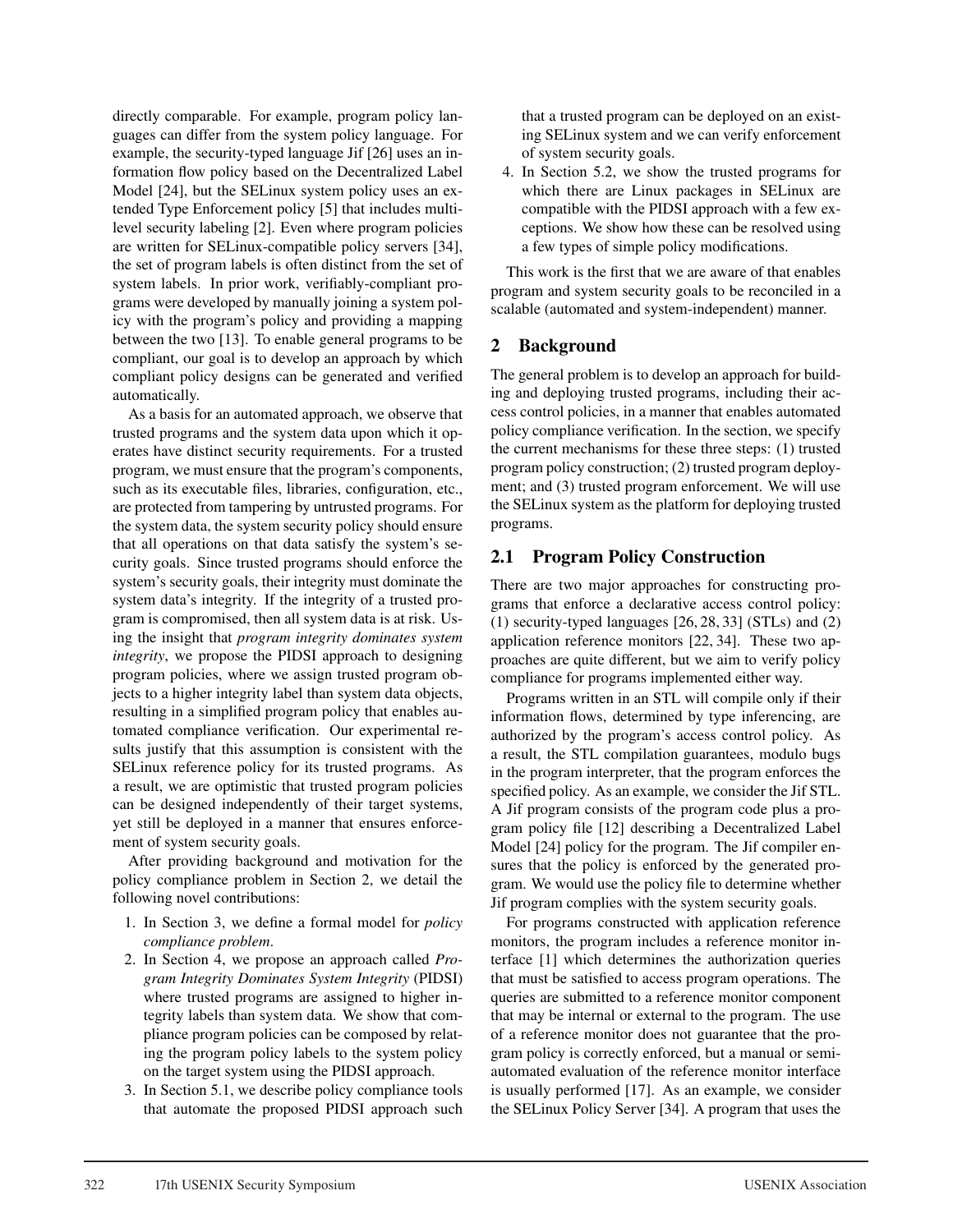SELinux Policy Server, loads a *policy package* containing its policy into the SELinux Policy Server. The program is implemented with its own reference monitor interface which submits authorization queries to the Policy Server. We note that the programs that use an SELinux Policy Server may share labels, such as the labels of the system data, with other programs.

As an example, we previously reimplemented one of the trusted programs in an SELinux/MLS distribution, logrotate, using the Jif STL [13]. logrotate ages logs by writing them to new files and is trusted in SELinux/MLS because it can read and write logs of multiple MLS secrecy levels. Our experience from logrotate is that ensuring system security goals requires the trusted program to be aware of the system's label for its data. For example, if logrotate accesses a log file, it should control access to the file data based on the system (e.g., SELinux) label of that file. We manually designed the logrotate information flow policy to use the SELinux labels and the information flows that they imply. Further, since logrotate variables may also originate from program-specific data, such as configurations, in addition to system files, the information flow policy had to ensure that the information flows among system data and program data was also correct. As a result, the information flow policy required a manual merge of program and system information flow requirements.

# 2.2 Program Deployment

We must also consider how trusted programs are deployed on systems to determine what it takes to verify compliance. In Linux, programs are delivered in packages. A package is a set of files including the executable, libraries, configuration files, etc. A package provides new files that are specific to a program, but a program may also depend on files already installed in the system (e.g., system shared libraries, such as libc). Some packages may also export files that other packages depend on (e.g., special libraries and infrastructure files used by multiple programs).

For a trusted program, such as logrotate, we expect that a Linux package would include two additional, noteworthy files: (1) the program policy and (2) the SELinux policy module<sup>2</sup>. The program policy is the file that contains the declarative access control policy to be enforced by the program's reference monitor or STL implementation, as described above.

In SELinux, the system policy is now composed from the policy modules. SELinux policy modules specify the contribution of the package to the overall SELinux system policy [20]. While SELinux policy modules are specific to programs, they are currently designed by expert system administrators. Our logrotate program policy is derived from the program's SELinux policy module, and we envision that program policies and system policy modules will be designed in a coordinated way (e.g., by program developers rather than system administrators) in the future, although this is an open issue.

An SELinux policy module consists of three components that originate from three policy source files. First, a . te file defines a set of new SELinux types<sup>3</sup> for this package. It also defines the policy rules that govern program accesses to its own resources as well as system resources. Second, a .fc file specifies the assignment of package files to SELinux types. Some files may use types that are local to the policy module, but others may be assigned types defined previously (e.g., system types like etc\_t is used for files in /etc). A . if file defines a set of interfaces that specify how other modules can access objects labeled with the types defined by this module.

When a package is installed, its files are downloaded onto the system and labeled based on the specification in the .fc file or the default system specification. Then, the trusted program's module policy is integrated into the SELinux system policy<sup>4</sup>, enabling the trusted program to access system objects and other programs to access the trusted program's files. There are two ways that another program can access this package's files: (1) because a package file is labeled using an existing label or (2) another module is loaded that uses this module's interface or types. As both are possible for trusted programs, we must be concerned that the SELinux system policy may permit an untrusted program to modify a trusted program's package file.

For example, the logrotate package includes files for its executable, configuration file, documentation, man pages, execution status, etc. Some of these files are assigned new SELinux types defined by the logrotate policy module, such as the executable (logrotate\_exec\_t) and its status file (logrotate\_var\_lib\_t), whereas others are assigned existing SELinux types, such as its configuration file ( $etc_t$ ). The logrotate policy module uses system interfaces to obtain access to the system data (e.g., logs), but no other processes access logrotate interfaces. As a result, logrotate is only vulnerable to tampering because some of the system-labeled files that it provides may be modified by untrusted processes.

We are also concerned that a logrotate process may be tampered by the system data that it uses (e.g., Biba read-down [4]). For example, logrotate may read logs that contain malicious data. We believe that systems and programs should provide mechanisms to protect themselves from the system data that they process. Some interesting approaches have been proposed to protect process integrity [19, 30], so we consider this an orthogonal problem that we do not explore further here.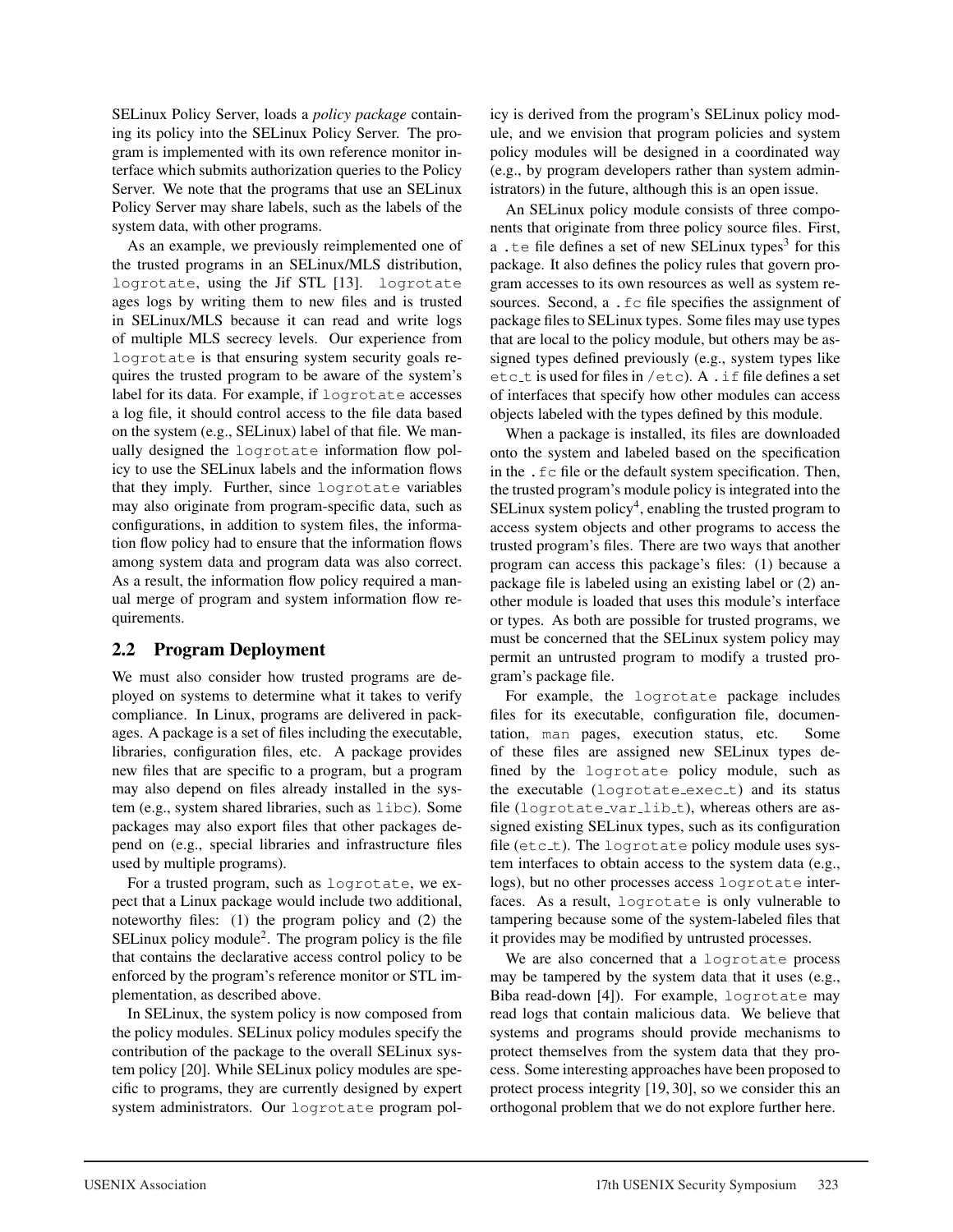

Figure 1: Deployment and Installation of a trusted package. First, we check two compliance goals: (1) the system protects the application and (2) the application enforces system goals. Second the package is installed: the policy module is integrated into the system policy and application files are installed.

### 2.3 Program Enforcement

To justify a system's trust, any trusted program must enforce a policy that complies with the system's security goals. The *reference monitor concept* [1] has been the guide for determining whether a system enforces its security goals, and we leverage this concept in defining compliance. A reference monitor requires three guarantees to be achieved: (1) *complete mediation* must ensure that all security-sensitive operations are authorized; (2) a reference monitor must be *tamperproof* to enforce its policy correctly; and (3) a reference monitor must be *simple enough to verify* enforcement of security goals. While the reference monitor concept is most identified with operating system security, a trusted program must also satisfy these guarantees to ensure that a system's security goal is enforced. As a result, we define that a program enforces a system's security goals if it satisfies the reference monitor guarantees in its deployment on that system.

In prior work, we developed a verification method that partially fulfilled these requirements. We developed a service, called SIESTA, that compares program policies against SELinux system policies, and only executes programs whose policies permit information flows authorized in the system policy [13]. This work considered two of the reference monitor guarantees. First, we used the SIESTA service to verify trust in the Jif STL implementation of the logrotate program. Since the Jif compiler guarantees enforcement of the associated program policy, this version of logrotate provides complete mediation, modulo the Java Virtual Machine. Second, SIESTA performs a policy analysis to ensure that the program policy complies with system security goals (i.e., the SELinux MLS policy). Compliance was defined as requiring that the logrotate policy only authorized an operation if the SELinux MLS policy) also permitted that operation. Thus, SIESTA is capable of verifying a program's enforcement of system security goals.

We find two limitations to this work. First, we had to construct the program access control policy relating system and program objects in an ad hoc manner. As the resultant program policy specified the union of the system and program policy requirements, it was much more complex than we envisioned. Not only is it difficult to design a compliant program access control policy, but that policy may only apply to a small number of target environments. As we discussed in Section 2.1, program policies should depend on system policies, particularly for trusted programs that we expect to enforce the system's policy, making them non-portable unless we are careful. Second, this view of compliance does not protect the trusted program from tampering. As described above, untrusted programs could obtain access to the trusted program's files after the package is installed, if the integrated SELinux system policy authorizes it. For example, if an untrusted program has write access to the /etc directory where configuration files are installed, as we demonstrated was possible in Section 2.2, SIESTA will not detect that such changes are possible.

In summary, Figure 1 shows that we aim to define an approach that ensures the following requirements:

- For any system deployment of a trusted program, automatically construct a program policy that is compliant with the system security goals, thus satisfying the reference monitor guarantee of being *simple enough to verify*.
- For any system deployment of a trusted program, verify, in a mostly-automated way, that the system policy does not permit tampering of the trusted program by any untrusted program, thus satisfying the reference monitor guarantee of being *tamperproof*. The typical number of verification errors must be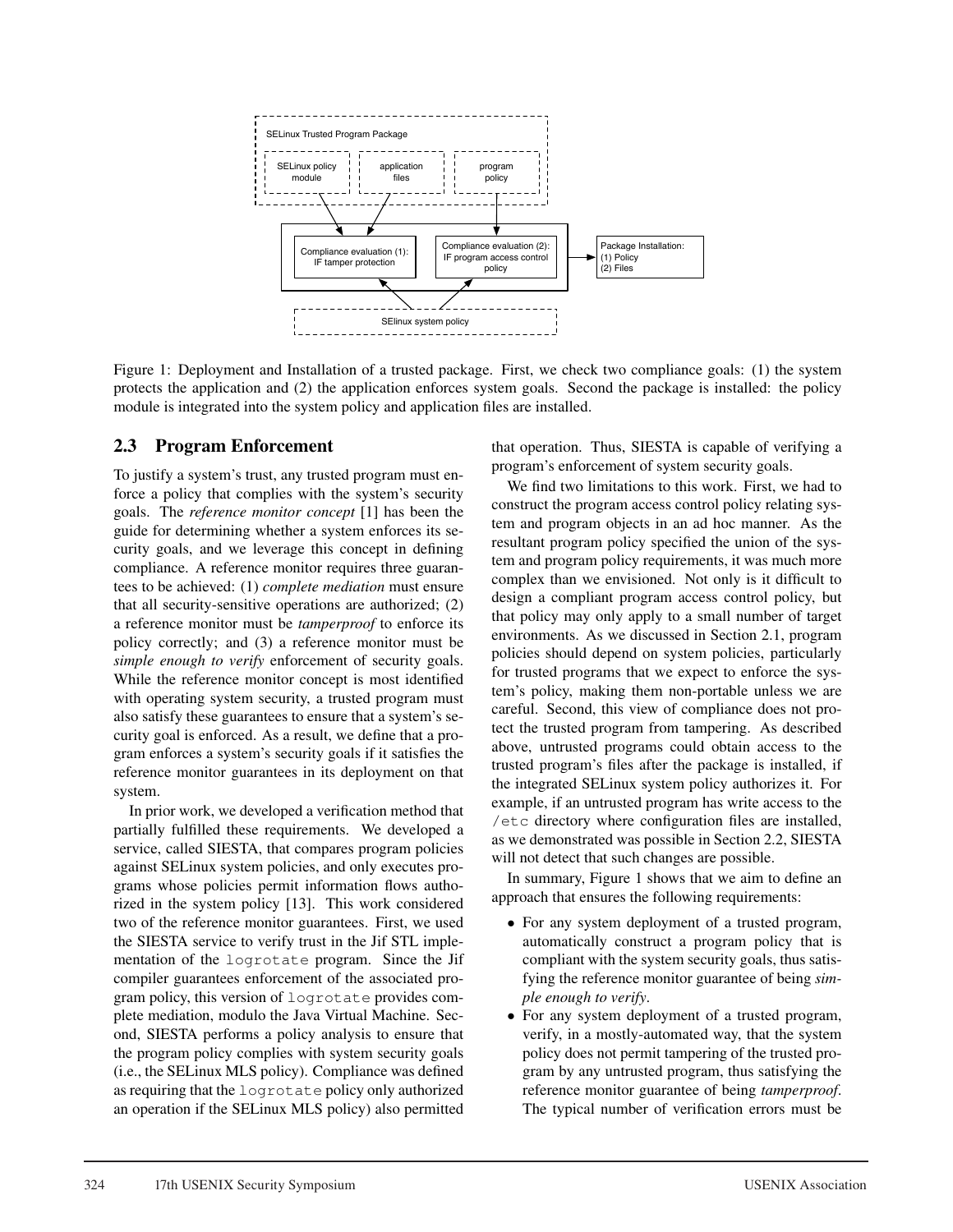

Figure 2: The two policy compliance problems: (1) verify that the *program policy* complies with the system's *information flow goals* and (2) verify that the *system policy*, including the program contribution (e.g., SELinux policy module), enforces the *tamperproofing goals* of the program.

small and there must be a set of manageable resolutions to any such errors.

In the remainder of the paper, we present a single approach that solves both of these requirements.

#### 3 Policy Compliance

Verification of these two trusted program requirements results in the same conceptual problem, which we call *policy compliance problems*. Figure 2 shows these two problems. First, we must show that the program policy only authorizes operations permitted by the system's security goal policy. While we have shown a method by which such compliance can be tested previously [13,14], the program policy was customized manually for the system. Second, we also find that the system policy must comply with the program's tamperproof goals. That is, the system policy must not allow any operation that permits tampering the trusted program. As a result, we need to derive the tamperproof goals from the program (e.g., from the SELinux policy module).

In this section, we define the formal model for verifying policy compliance suitable for both the problems above. However, as can be seen from Figure 2, the challenge is to develop system security goals, program policies, and tamperproof goals in a mostly-automated fashion that will encourage successful compliance. The PIDSI approach in Section 4 provides such guidance.

### 3.1 Policy Compliance Model

We specify system-wide information-flow goals as a security lattice  $\mathcal{L}$ . We assume that elements of  $\mathcal{L}$  have both an integrity and a confidentiality component: this is the case for both MLS labels in SELinux [11] and labels from the DLM [25]. Let Integrity(l) and Conf(l) be the integrity and confidentiality projections of a label  $l \in \mathcal{L}$ , respectively. Let the lattice  $\mathcal L$  have both a top element,  $\top$ , and a bottom element  $\bot$ . We use high = Integrity( $\bot$ ) and low = Integrity( $\top$ ) to denote high and low integrity and write high  $\sqsubseteq$  low to indicate that high integrity data can flow to a low integrity security label, but not the reverse.

An *information-flow graph* is a directed graph  $G =$  $(V, E)$  where V is the set of vertices, each associated with a label from a security lattice  $\mathcal{L}$ . We write  $V(G)$  for the vertices of G and  $E(G)$  for the edges of G, and for  $v \in V(G)$  we write Type(v) for the label on the vertex  $v$ . Both subjects (e.g., processes and users) and objects (e.g., files and sockets) are assigned labels from the same security lattice  $\mathcal{L}$ . The edges in G describe the information flows that a policy permits.

We now formally define the the concept of compliance between a graph G and a security lattice  $\mathcal{L}$ . For  $u, v \in$  $V(G)$ , we write  $u \rightsquigarrow v$  if there is a path between vertices u and v in the graph  $G$ . An information-flow graph  $G$  is compliant with a security lattice  $\mathcal L$  if all paths through the combined information-flow graph imply that there is a flow in  $\mathcal L$  between the types of the elements in the graph.

Definition 3.1 (Policy Compliance). An informationflow graph  $G$  is *compliant* with a security lattice  $\mathcal{L}$  if for each  $u, v \in V(G)$  such that  $u \leadsto v$ , then  $Type(u) \sqsubseteq$ Type $(v)$  in the security lattice  $\mathcal{L}$ .

With respect to MAC policies, a positive result of the compliance test implies that the information-flow graph for a policy does not permit any operations that violate the information-flow goals as encoded in the lattice  $\mathcal{L}$ . If  $G$  is the information flow graph of a trusted program together with the system policy, then a compliance test verifies that the trusted program only permits information flows allowed by the operating system, as we desire.

### 3.2 Difficulty of Compliance Testing

The main difficulty in compliance testing is in automatically constructing the program, system, and goal policies shown in Figure 2. Further, we prefer design constructions that will be likely to yield successful compliance.

The two particularly difficult cases are the *program policies* (i.e., upper left in the figure) and the *tamperproof goal policy* (i.e. lower right in the figure). The program policy and tamperproof goal policies require program requirements to be integrated with system requirements, whereas the system policy and system security goals are largely (although not necessarily completely) independent of the program policy. For example, while the system policy must include information flows for the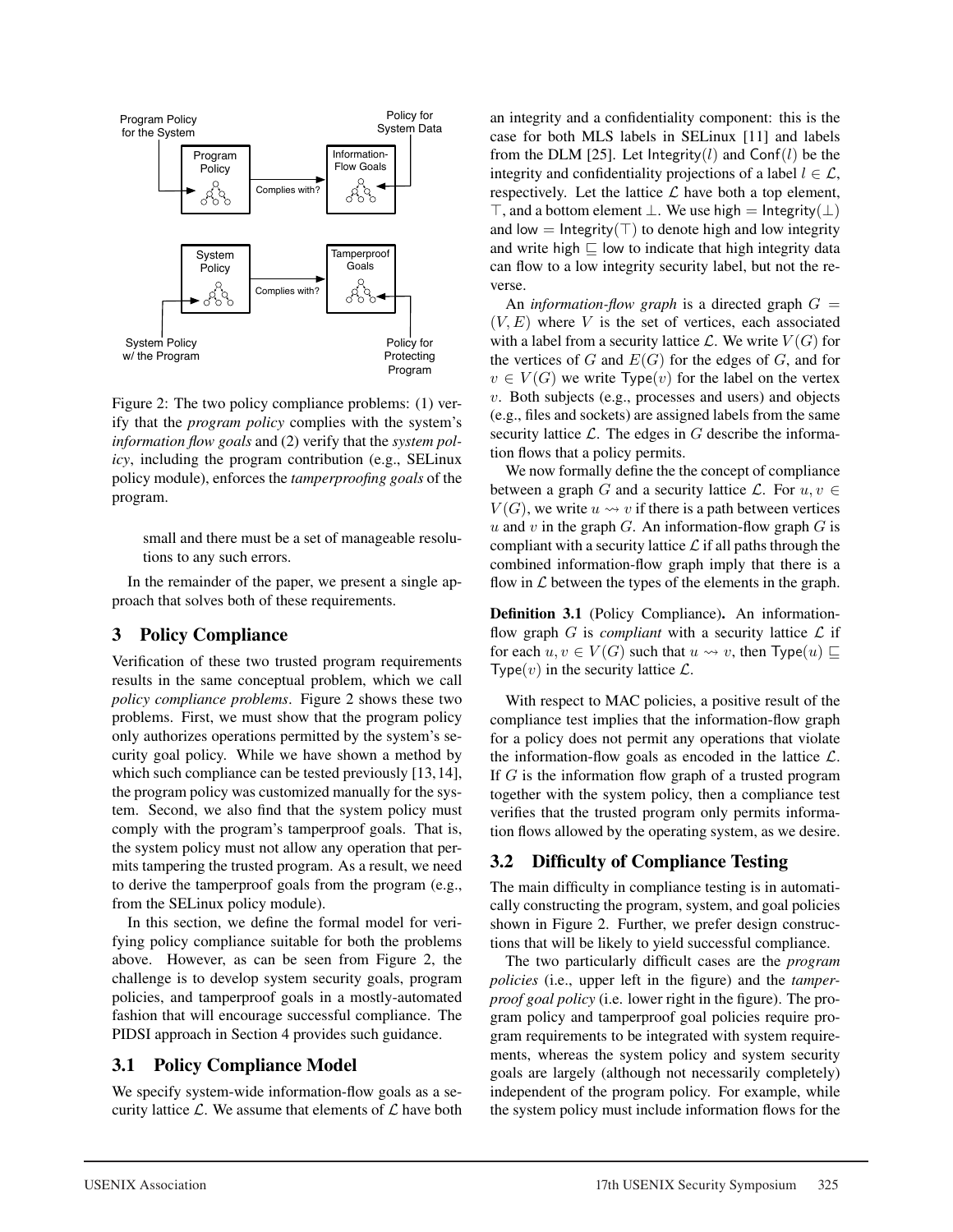program, the SELinux system includes policy modules for the logrotate and other trusted programs that can be combined directly.

First, it is necessary for *program policies* (i.e., upper left in the figure) to manage system objects, but often program policy and system policy are written with disjoint label sets. Thus, some mapping from program labels to system labels is necessary to construct a systemaware program policy before the information flow goals encoded in  $\mathcal L$  can be evaluated. Let P be an informationflow graph relating the program subjects and objects and and  $S$  be information-flow graph relating the system subjects and objects. Let  $P \oplus S$  be the policy that arises from combining  $P$  and  $S$  to form one information-flow graph through some sound combination operator  $\oplus$ ; that is, if there is a runtime flow in the policy  $S$  where the program P has been deployed, then there is a flow in the information flow graph  $P \oplus S$ . Currently, there are no automatic ways to combine such program and system graphs into a system-aware program policy, meaning that  $\oplus$  is implemented in a manual fashion. A manual mapping was used in previous work on compliance [13].

Second, the *tamperproof goal policy* (i.e., lower right in the figure) derives from the program's integrity requirements for its objects. Historically, such requirements are not explicitly specified, so it is unclear which program labels imply high integrity and which files should be assigned those high integrity labels. With the use of packages and program policy modules, the program files and labels are identified, but we still lack information about what defines tamperproofing for the program. Also, some program files may be created at installation time, rather than provided in packages, so the integrity of these files needs to be determined as well. We need a way to derive tamperproof goals automatically from packages and policy modules.

### 4 PIDSI Approach

We propose the *PIDSI approach* (Program Integrity Dominates System Integrity), where the trusted program objects (i.e., package files and files labeled using the labels defined by the module policy) are labeled such that their integrity is relative to all system objects. The information flows between the system and the trusted program can then be inferred from this relationship. We have found that almost all trusted program objects are higher integrity than system objects (i.e., system data should not flow to trusted program objects). One exception that we have found is that both trusted and untrusted programs are authorized to write to some log files. However, a trusted program should not depend on the data in a log file. While general cases may eventually be identified automatically as low integrity, at present we may have a small number of cases where the integrity level



Figure 3: The PIDSI approach relates program labels P to system labels S, such that the program-defined objects are higher integrity than the system data objects (assigned to  $H$ ), with some small number of low integrity exceptions (assigned to  $L$ ).

must be set manually.

Our approach takes advantage of a distinction between the protection of the trusted program and protection of the data to which it is applied. Trusted program packages contain the files necessary to execute the program, and the integrity of the program's execution requires protection of these files. On the other hand, the program is typically applied to data whose protection requirements are defined by the system.

# 4.1 PIDSI Definition

By using the PIDSI approach between trusted program and the system, we can deploy that trusted program on different systems, ensuring compliance. Figure 3 demonstrates this approach. First, the program defines its own set of labels, which are designed either as high or low integrity. When the program is deployed, the system labels are placed in between the program's high and low integrity labels. This allows an easy check of whether a program is compliant with the system's policy, regardless of the specific mappings from system inputs and outputs to program inputs and outputs.

In the event that the trusted program allows data at a low integrity label to flow to a high label, then this approach can trick the system into trusting low integrity data. To eliminate this possibility, we automatically verify that no such flows are present in the program policy.

For confidentiality, we found that the data stored by most trusted programs was intended to be low secrecy. The only exception to this rule that we found in the trusted program core of SELinux was sshd; this program managed SSH keys at type sshd\_key\_t, which needed to be kept secret<sup>5</sup>. We note that if program data is low secrecy as well as high integrity the same infor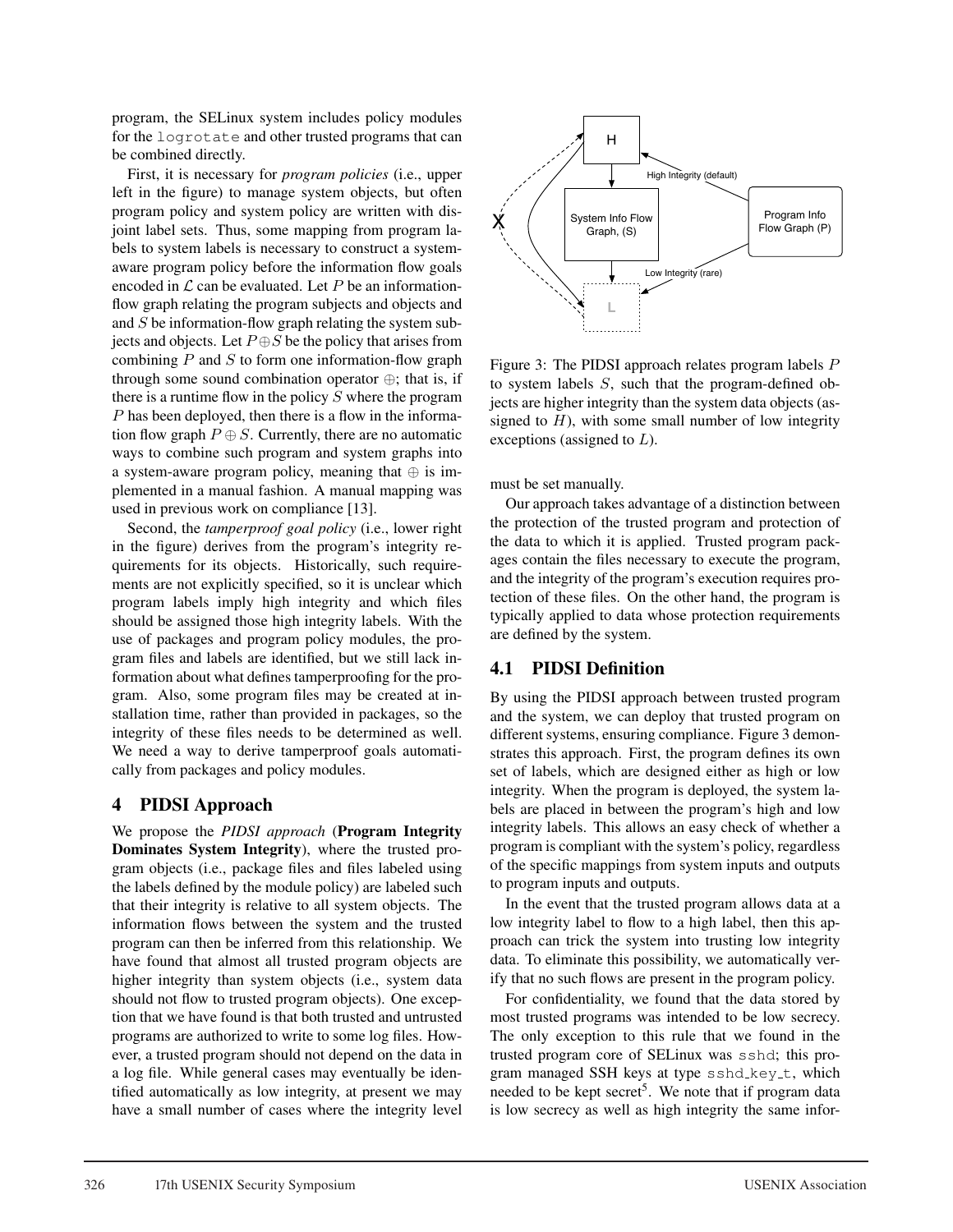mation flows result, system data may not flow to program data, so no change is required to the PIDSI approach. Because of this, we primarily evaluate the PIDSI approach with respect to integrity.

In this context, the compliance problem requires checking that the system's policy, when added to the program, does not allow any new illegal flows. We construct the composed program policy  $P'$  from  $P$  and  $S$ . To composte P and S into  $P' = P \oplus S$ , first, split P into subgraphs H and L as follows: if  $u \in P$  is such that Integrity( $Type(u)$ ) = high, then  $u \in H$ , and if  $u \in P$ is such that Integrity( $Type(u)$ ) = low, then  $u \in L$ . P' contains copies of  $S$ ,  $H$ ,  $L$ , with edges from each vertex in  $H$  to each vertex in  $S$ , and edges from each vertex in S to L. The constructed system policy  $P'$  corresponds to the deployment of the program policy  $P$  on the system S.

**Theorem 4.1.** *Assume for all*  $v \in V(P)$ ,  $Conf(Type(v)) = Conf(\perp)$ . Given test policy P *and target policy* S, if for all  $u \in H$ ,  $v \in L$ , there is no *edge*  $(v, u) \in P$ *, then the test policy* P *is compliant with the constructed system policy* P *.*

Given the construction, the only illegal flow that can exist in P' is from a vertex  $v \in L$ , which has a low integrity label, to one of the vertices  $u \in H$ , which has a high integrity label. The graph  $S$  is compliant with  $P'$ by definition, and the edges that we add between subgraphs are from  $H$  to  $S$  and  $S$  to  $L$ : these do not upgrade integrity.

We argue that the PIDSI approach is consistent with the view of information flows in the trusted programs of classical security models. For example, MLS guards are trusted to downgrade the secrecy of data securely. Since an MLS guard must not lower the integrity of any downgraded data, it is reasonable to assume that the integrity of an MLS guard must exceed the system data that it processes. In the Clark-Wilson integrity model [7], only trusted *transformation procedures* (TPs) are permitted to modify high integrity data. In this model, TPs must be certified to perform such high integrity modifications securely. Thus, they also correspond to our notion of trusted programs. We find that other trusted programs, such as *assured pipelines* [5], also have a similar relationship to the data that they process.

### 4.2 PIDSI in Practice

In this section, we describe how we use the PIDSI approach to construct the two policy compliance problems defined in Section 3 for SELinux trusted programs. Our proposed mechanism for checking compliance of a trusted program during system deployment was presented in Figure 1: we now give the specifics how this procedure would work during an installation of



Figure 4: logrotate instantiation for the two policy compliance problems: (1) the *program policy* is derived using the PIDSI approach and the SELinux MLS policy forms the system's *information flow goals* and (2) the *system policy* is combined with the logrotate SELinux policy module and the *tamperproofing goals* are derived from the logrotate Linux package.

logrotate. Figure 4 shows how we construct both problems for logrotate on an SELinux/MLS system. For testing compliance against the system security goals, we use the PIDSI approach to construct the logrotate program policy and use the SELinux/MLS policy for the system security goals. For testing compliance against the tamperproof goals, we use the SELinux/MLS policy that includes the logrotate policy module for the system policy and we construct the tamperproof goal policy from the logrotate package. We argue why these constructions are satisfactory for deploying trusted programs, using logrotate on SELinux/MLS as an example.

For system security goal compliance, we must show that the program policy only permits information flows in the system security goal policy. We use the PIDSI approach to construct the program policy as described above. For the Jif version of logrotate, this entails collecting the types (labels) from its SELinux policy module, and composing a Jif policy lattice where these Jif version of these labels are higher integrity (and lower secrecy) than the system labels. Rather than adding each system label to the program policy, we use a single label as a template to represent all of the SELinux/MLS labels [13]. We use the SELinux/MLS policy for the security goal policy. This policy clearly represents the requirements of the system, and logrotate adds no additional system requirements. While some trusted programs may embody additional requirements that the system must uphold (e.g., for individual users), this is not the case for logrotate. As a result, to verify compliance we must show that there are no information flows in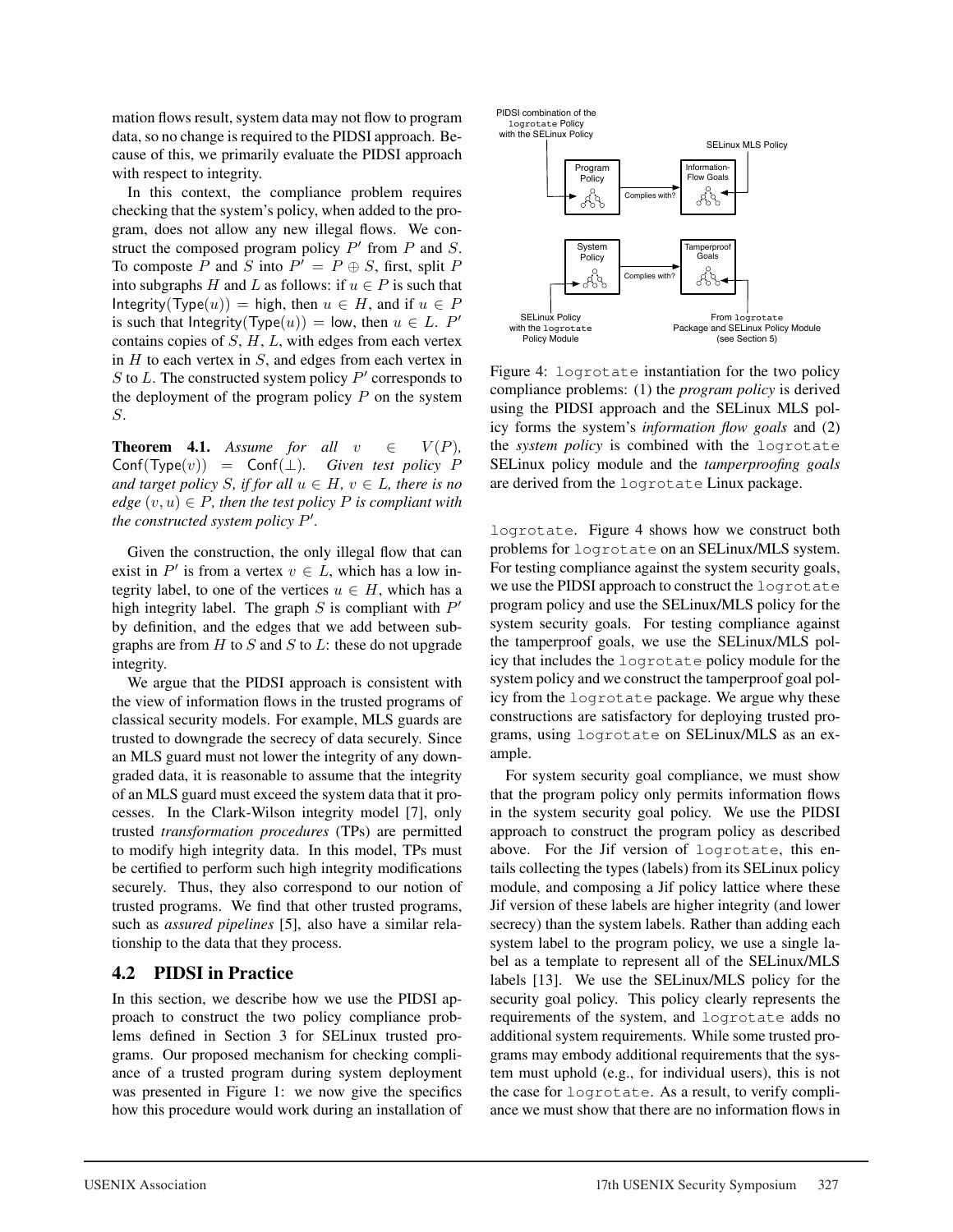the program policy from system labels to program labels, a problem addressed by previous work [13].

For tamperproof goal compliance, we must show that the system policy only permits information flows that are authorized in the tamperproof goal policy. The system policy includes the logrotate policy module, as the combination defines the system information flows that impact the trusted program. The tamperproof policy is generated from the logrotate package and its SELinux policy module. The logrotate package identifies the labels of files used in the logrotate program. In addition to these labels, any new labels defined by the logrotate policy module, excepting process labels which are protected differently as described in Section 2.2, are also added to the tamperproof policy. The idea is that these labels may not be modified by untrusted programs. That is, untrusted process labels may not have any kind of write permission to the logrotate labels. Unlike security goal compliance, the practicality of tamperproof compliance is clear. It may be that system policies permit many subjects to modify program objects, thus making it impossible to achieve such compliance. Also, it may be difficult to correctly derive tamperproof goal policies automatically. In Section 5, we show precisely how we construct tamperproof policies and test compliance, and examine whether tamperproof compliance, as we have defined it here, is likely to be satisfied in practice.

### 5 Verifying Compliance in SELinux

In this section, we evaluate the PIDSI approach against actual trusted programs in the SELinux/MLS system. As we discussed in Section 4.2, we want to determine whether it is possible to automatically determine tamperproof goal policies and whether systems are likely to comply with such policies. First, we define a method for generating tamperproof goal policies automatically and show how compliance is evaluated for the logrotate program. Then, we examine whether eight other SELinux trusted programs meet satisfy tamperproof compliance as well. This group of programs was selected because: (1) they are considered MLS-trusted in SELinux and (2) these programs have Linux packages and SELinux policy modules. Our evaluation finds that there are only 3 classes of exceptions that result from our compliance checking for all of these evaluated packages. We identify straightforward resolutions for each of these exceptions. As a result, we find that the PIDSI approach appears promising for trusted programs in practice.

### 5.1 Tamperproof Compliance

To show how tamperproof compliance can be checked, we develop a method in detail for the logrotate program on a Linux 2.6 system with a SELinux/MLS strict reference policy. To implement compliance checking with the tamperproof goals, we construct representations of the system (SELinux/MLS) policy and the program's tamperproof goal policy. Recall from Section 3 that all the information flows in the system policy must be authorized by the tamperproof goal policy for the policy to comply.

### 5.1.1 Build the Tamperproof Goal Policy

To build the tamperproof goal policy, we build an information-flow graph that relates the program labels to system labels according to the PIDSI approach. Building this graph consists of the following steps:

- 1. Find the high integrity program labels.
- 2. Identify the trusted system subjects.
- 3. Add information flow edges between the program labels, trusted subject labels, and remaining (untrusted) SELinux/MLS labels authorized by the PIDSI approach.

Find the high integrity program labels. This step entails collecting all the labels associated with the program's files, as these will all be high integrity per the PIDSI approach. These labels are a union of the package file labels determined by the file contexts (.fc file in the SELinux policy module and the system file context) and the newly-defined labels in the policy module itself. First, the logrotate package includes the files indicated in Table 1. This table presents lists a set of files, the label assigned to each, whether such label is a program label (i.e., defined by the program's policy module) or a system label, and the result of the tamperproof compliance check, described below. Second, some program files may be generated after the package is installed. These will be assigned new labels defined in the program policy module. An example of a logrotate label that will be assigned to a file that is not included in the package is logrotate\_lock\_t. In Section 6, we discuss other system files that a trusted program may depend upon.

Identify trusted subjects. Trusted subjects are SELinux subjects that are entrusted with write permissions to trusted programs. Based on our experience in analyzing SELinux/MLS, we identify the following seven trusted subjects: dpkg\_script\_t, dpkg\_t, portage\_t, rpm\_script\_t, rpm\_t, sysadm\_t, prelink<sub>t</sub>. These labels represent package managers and system administrators; package managers and system administrators must be authorized to modify trusted programs. These subjects are also trusted by programs other than logrotate. We would want to control what code is permitted to run as these labels, but that is outside the scope of our current controls.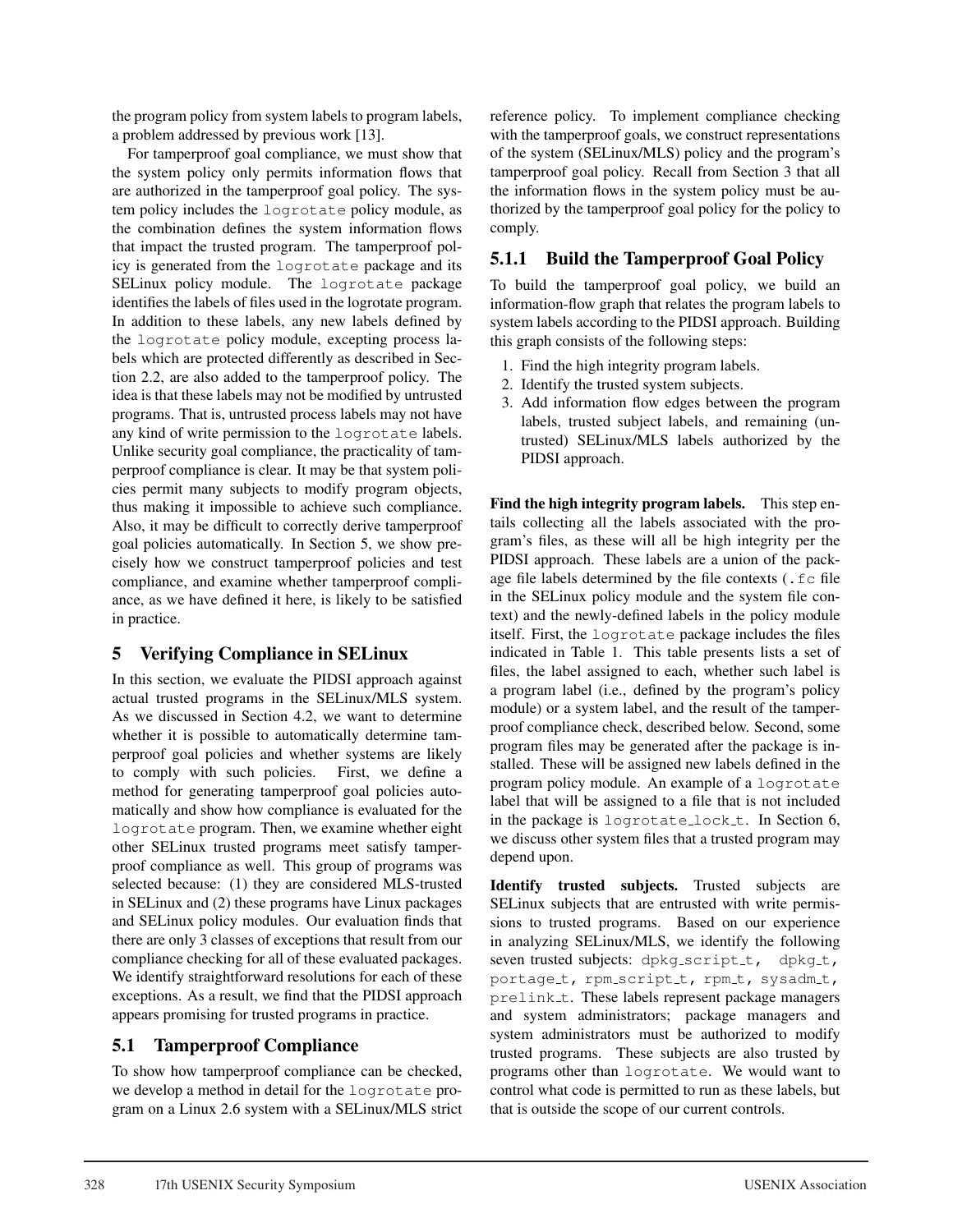| File                             | <b>SELinux Type</b> | Policy | Writers | Exceptions |
|----------------------------------|---------------------|--------|---------|------------|
| /etc/logrotate.conf              | $etc_1$<br>system   |        | 18      | integrity  |
| /etc/logrotate.d                 | etc <sub>1</sub>    | system |         | integrity  |
| /usr/sbin/logrotate              | logrotate_exec_t    | module |         | no         |
| /usr/share/doc/logrotate/CHANGES | usr t               | system |         | no         |
| /usr/share/man/logrotate.gz      | man_t               | system |         | no         |
| /var/lib/logrotate.status        | logrotate_var_lib_t | module |         | no         |

Table 1: logrotate Compliance Test Case and Results: there are two exceptions, but they originate from the same system label etc\_t.



Figure 5: Part of the *tamperproof goal policy's* information-flow graph for logrotate. Only trusted labels (dotted line circles) and the program labels themselves are allowed to write to files with the program labels (solid line circles), which represent the highintegrity files according to the PIDSI approach. Not shown: edges from the trusted subjects to each of the program labels to the the right.

Add information flow edges. This step involves adding edges between vertices (labels) in the tamperproof goal information-flow graph based on the PIDSI approach. The PIDSI approach allows program labels to read and write each other, but the only SELinux/MLS labels that may write program labels are the trusted subjects (and read as well). Other SELinux labels are restricted to reading the program labels only. Figure 5 presents an example of a tamperproof goal policy's information-flow graph. Notice that only the system trusted labels (dotted circles) are allowed to write to program labels (solid line circles). The application has high integrity requirements for  $etc.t$ ; the graph therefore includes edges that represent these requirements. The same set of edges are also added for the other program labels (presented to the right in the figure).

### 5.1.2 Build the System Policy

The system policy is represented as an information-flow graph (see Section 3). Building this graph consists of the following steps:

1. Create an information-flow graph that represents the

current SELinux/MLS policy.

- 2. Add logrotate program's information flow vertices and edges based on its SELinux policy module.
- 3. Remove edges where neither vertex is in the tamperproof goal policy.

Create an information flow graph. We convert the current SELinux/MLS policy into an information-flow graph. Each of the labels in the SELinux/MLS policies is converted to a vertex. Information-flow edges are created by identifying *read-like* and *write-like* permissions [10, 29] for subject labels to objects labels. The following example illustrates the process we follow to create a small part of the graph. Rules 1-3 and 6 are system rules, rules 4-5 are module rules (defined in the logrotate policy module).

- 1. allow init\_t init\_var\_run\_t:file {create getattr read append write setattr unlink};
- 2. allow init\_t bin\_t:file {{read getattr lock execute ioctl} execute\_no\_trans};
- 3. allow init\_t etc\_t:file {read getattr lock ioctl};
- 4. allow logrotate\_t etc\_t:file {read getattr lock ioctl};
- 5. allow logrotate\_t bin\_t:file {{read getattr lock execute ioctl} execute\_no\_trans};
- 6. allow chfn\_t etc\_t:file {create ioctl read getattr write setattr append link unlink rename};

Figure 6 shows the result of the parsing of the previous rules. In this example, subjects with type  $init\_t$ are allowed to read from and write to init var runt and logrotate t is allowed to read from etc t and bin\_t.

We note that Figure  $6$  shows that  $chfn_t$  has write access to etc\_t which logrotate\_t can read. While logrotate cannot write any file with the label etc.t,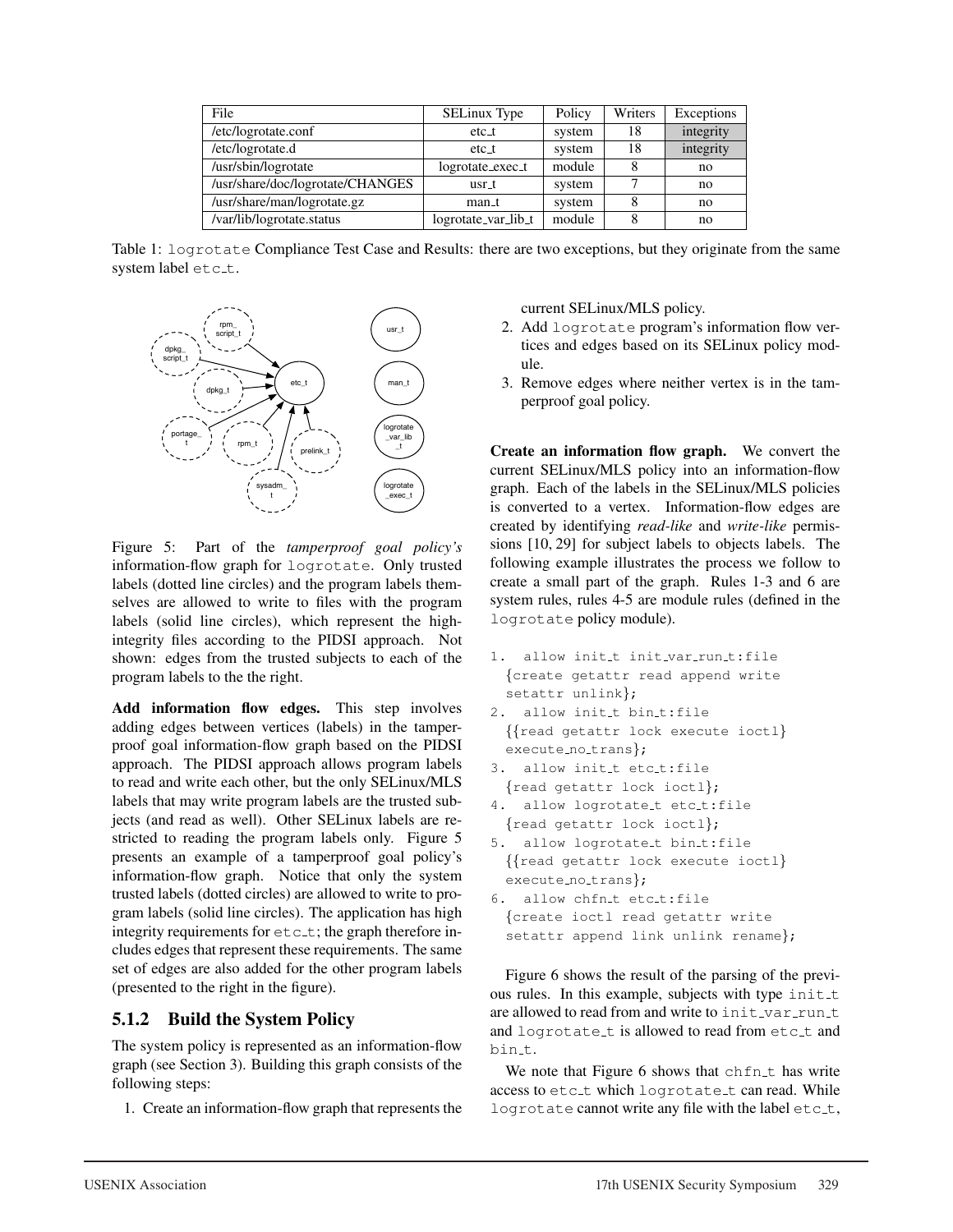

Figure 6: Information-flow graph for the system policy, including the logrotate program's policy module. chfn\_t is not trusted to modify other trusted programs, but it has write access to logrotate's files labeled etc\_t.

it provides such a file via its package installation, so it depends on the integrity of files of the label. This will be identified as a tamperproof compliance exception below.

We are able to parse the text version of an SELinux policy (file policy.conf) with a C program integrated with Flex and Bison. We are also able to analyze the binary version of the SELinux system policy.

Add logrotate program's information flows. In a similar fashion to the method above, we extend the information flow graph with the vertices (labels) and edges (read and write flows) from the logrotate policy module.

Remove edges where neither vertex is in the tamperproof goal policy. As these flows cannot tamper the logrotate program, we remove these edges from the system policy for compliance testing.

# **5.1.3 Evaluating** logrotate

This section presents how we automatically test tamperproof compliance. Tamperproof compliance is based checking the system policy for information flow integrity as defined by the tamperproof goal policy.

*Integrity Compliance Checking.* To detect integrity violations, we identify information flows that violate the Biba integrity requirement [4]: an information flow from a low integrity label  $(type$  in SELinux) to a high integrity label. read and write arguments are subject and object.

 $NonBibaFlows_{SELinux}(Policy) =$ 

 $\{(t_1, t_2) : t_1, t_2 \in types(Policy).$  highintegrity $(t_1) \wedge$  $low integrity(t_2) \wedge (read(t_1, t_2) \vee write(t_2, t_1))\}$ 

We use the XSB Prolog engine [32] as the underlying platform. We developed a set of prolog queries based on the *NonBiba Flows* rule to detect the labels that affect compliance (i.e., the high integrity requirement that are not enforced by the system policy).

As mentioned in the previous section, we evaluate tamperproof compliance at installation time. Each time we load the policy graphs generated above into the Prolog engine and we run the integrity Prolog queries to determine if any flows satisfy (negatively) the *NonBiba Flows*, thus violating compliance.

Results. Table 1 presents the results for compliance checking logrotate against the generated tamperproof goal policy (see column 4). Only  $etc_t$  has unauthorized writers. In the SELinux/MLS reference policy, these writers are programs with legitimate reasons to write to files in the /etc directory, but none have legitimate reasons to write to logrotate files. For example, chfn, groupdadd, passwd, and useradd are programs that modify system files that store user information in /etc, kudzu is an program that detects and configures new and/or changed hardware in a system and requires to update its database stored in /etc/sysconfig/hwconf, and updfstab is designed to keep /etc/fstab consistent with the devices plugged in the system.

The obvious solution would be to refine the labels for files in /etc to eliminate these kinds of unnecessary and potentially-risky operations.

### 5.2 Evaluating other Trusted Programs

Table 2 shows a summary of the results from applying the PIDSI approach to eight SELinux trusted programs for which policy modules and packages are defined. The table shows: (1) trusted package, (2) file labels (SELinux types) used per package, (3) number of writers detected per type (Writers) and (4) exceptions. The integrity requirement assigned by default is high integrity for all types, except for the ones marked with \*\*; because of the semantics associated to /var, various applications write to this directory, we assign low integrity requirement to var\_log\_t and var\_run\_t.

The common system types  $(bin_t, etc_t,$ lib<sub>-t</sub>, man<sub>-t</sub>, sbin<sub>-t</sub> and usr<sub>-t</sub>) are marked with  $\dagger$  in the last two columns. The results for these types are displayed in Table 3. The results show only two exceptions, none in Table 2 and two in Table 3.

These reasons behind and resolutions for these exceptions are shown in Table 4. One good resolution would be a refinement of the policies: programs should have particular labels for their files, even if they are installed in system directories, instead of using general system labels. The use of a general system label gives all system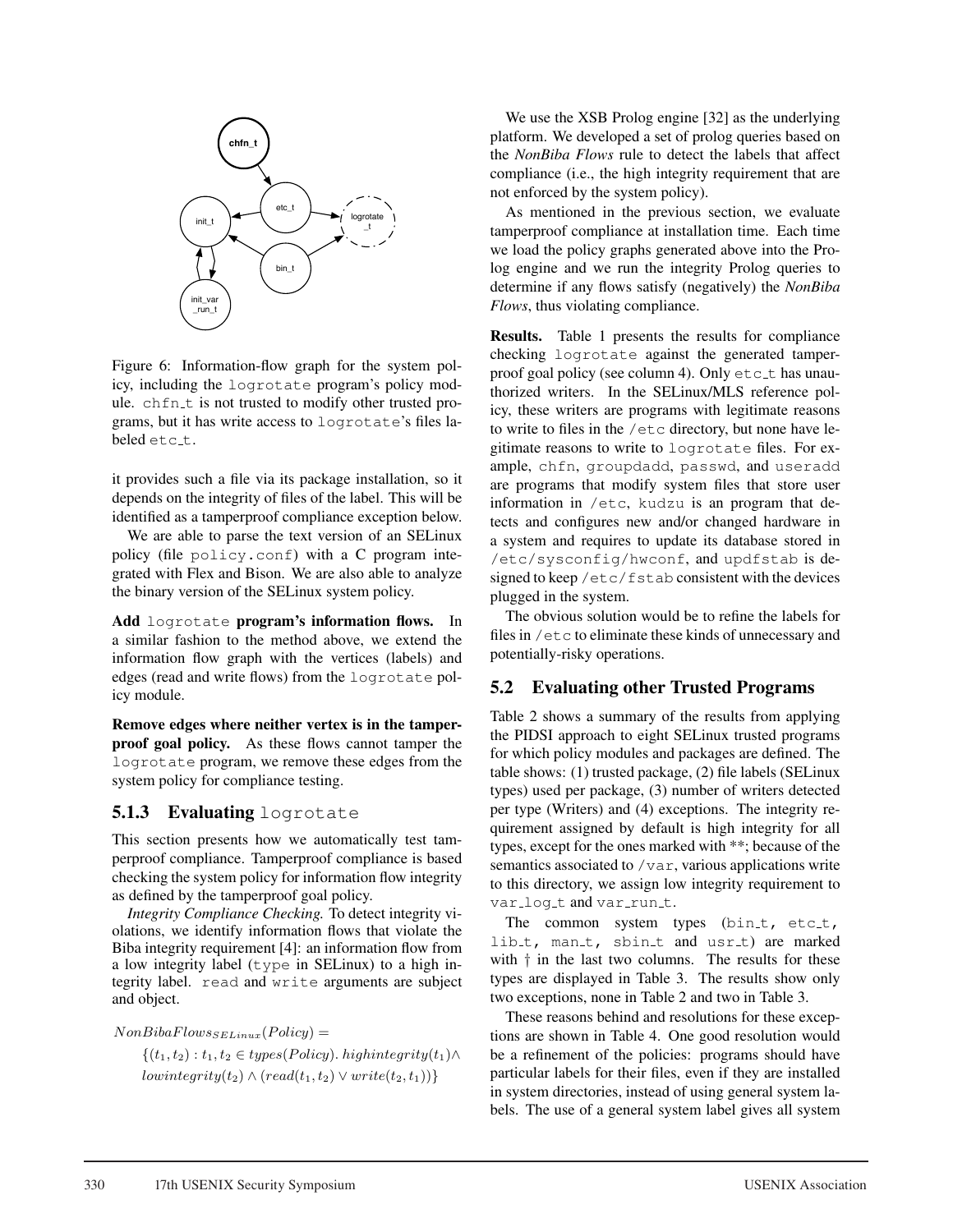| Package   | <b>SELinux Label</b> | Writers        | Exception |
|-----------|----------------------|----------------|-----------|
|           | initrc_exec_t        | 8              | no        |
|           | textrel_shlib_t      | 9              | no        |
|           | $lpr\_exec_t$        | 8              | no        |
|           | dbusd_etc_t          | 7              | no        |
| cups      | system types         | $\dagger$      | $\dagger$ |
|           | var_log_t**          | 14             | no        |
|           | var_run_t**          | 10             | no        |
|           | var_spool_t          | 10             | no        |
| dmidecode | dmidecode_exec_t     | 8              | no        |
|           | system types         | $\dagger$      | t         |
|           | locale_t             | $\overline{7}$ | no        |
|           | initrc_exec_t        | 8              | no        |
| hald      | hald_exec_t          | 8              | no        |
|           | dbusd_etc_t          | 7              | no        |
|           | system types         | $\dagger$      | $\dagger$ |
|           | iptables_exec_t      | $\overline{8}$ | no        |
| iptables  | initrc_exec_t        | 8              | no        |
|           | system types         | $\dagger$      | $\dagger$ |
|           | locale_t             | 7              | no        |
| kudzu     | initrc_exec_t        | 8              | no        |
|           | system types         | $\dagger$      | t         |
|           | initre_exec_t        | $\overline{8}$ | no        |
|           | NetworkManager_      | 8              | no        |
| Network   | var_run_t            |                |           |
| Manager   | NetworkManager_      | 8              | no        |
|           | exec_t               |                |           |
|           | dbusd_etc_t          | 7              | no        |
|           | system types         | $\dagger$      | t         |
|           | rpm_exec_t           | $\overline{8}$ | no        |
| rpm       | rpm_var_lib_t        | 7              | no        |
|           | system types         | $\dagger$      | $\dagger$ |
|           | var_spool_t          | 10             | no        |
|           | sshd_exec_t          | 8              | no        |
| sshd      | sshd_var_run_t       | 8              | no        |
|           | ssh_keygen_exec_t    | 8              | no        |
|           | ssh_keysign_exec_t   | 8              | no        |

Table 2: Results of applying the PIDSI approach to SELinux Trusted Packages. Columns with a '†' are displayed in table 3

programs access to these files (case APP LABELS in Table 4). However, this option is not always possible, as sometimes a program actually requires access to system files. In such cases, the programs have to be trusted (case ADD in Table 4). For example, some trusted programs read information from the /etc/passwd file, so those subjects permitted to modify that file must be trusted. Only a small number of such programs must be trusted.

### 6 Discussion

Trusted programs may use system files, such as system libraries or the password file, in addition to the files provided in their packages. Because some of our trusted program packages installed their own libraries under the sys-

| SELinux Label | Writers | Exceptions |
|---------------|---------|------------|
| bin_t         |         | no         |
| $etc-t$       | 18      | integrity  |
| $lib_t$       |         | no         |
| man_t         |         | integrity  |
| sbin_t        |         | no         |
| usr_t         |         | no         |

Table 3: System labels referenced by the packages presented in Table 2. Only etc\_t and man\_t have conflicts; the number of conflicting types per case can not be high (Writers column is an upper limit since it includes trusted writers), so we can precisely examine each exception and suggest resolutions (shown in Table 4).

tem label lib<sub>-t</sub> our analysis included system libraries. Therefore, application integrity not only depends on the integrity of the files in the installation package but also on some other files. In general, the files that the program execution depends on should be comprehensively identified. These should be well-known per system.

An issue is whether a trusted program may create a file whose integrity it depends upon that has a system label. For example, a trusted program generates the password file, but this used by the system, so it has a system label. We did not see a case where this happened for our trusted programs, but we believe that this is possible in practice. We believe that more information about the integrity of the contents generated by the program will need to be used in compliance testing. For example, if the program generates data it marks as high integrity, then we could leverage this in addition to package files and program policy labels to generate tamperproof goal policies.

An issue with our approach is the handling of low integrity program objects. Since low integrity program objects are the lowest integrity objects in the system, any program can write to these objects. We find that we want low integrity program objects to be relative to the trusted programs; lower than all trusted programs, but still higher than system data. Further investigation is required.

The approach in this paper applies only to trusted programs. We make no assumptions about the relationship between untrusted program and the system data. In fact, we are certain that there is system data that should not be accessed by most, if not all, untrusted programs. Note that there is no advantage to verifying the compliance of untrusted program, because the system does not depend on untrusted programs to enforce its security goals. Such programs have no special authority.

# 7 Related Work

*Policy Analysis*. Policies generally contain a considerable number of rules that express how elements in a given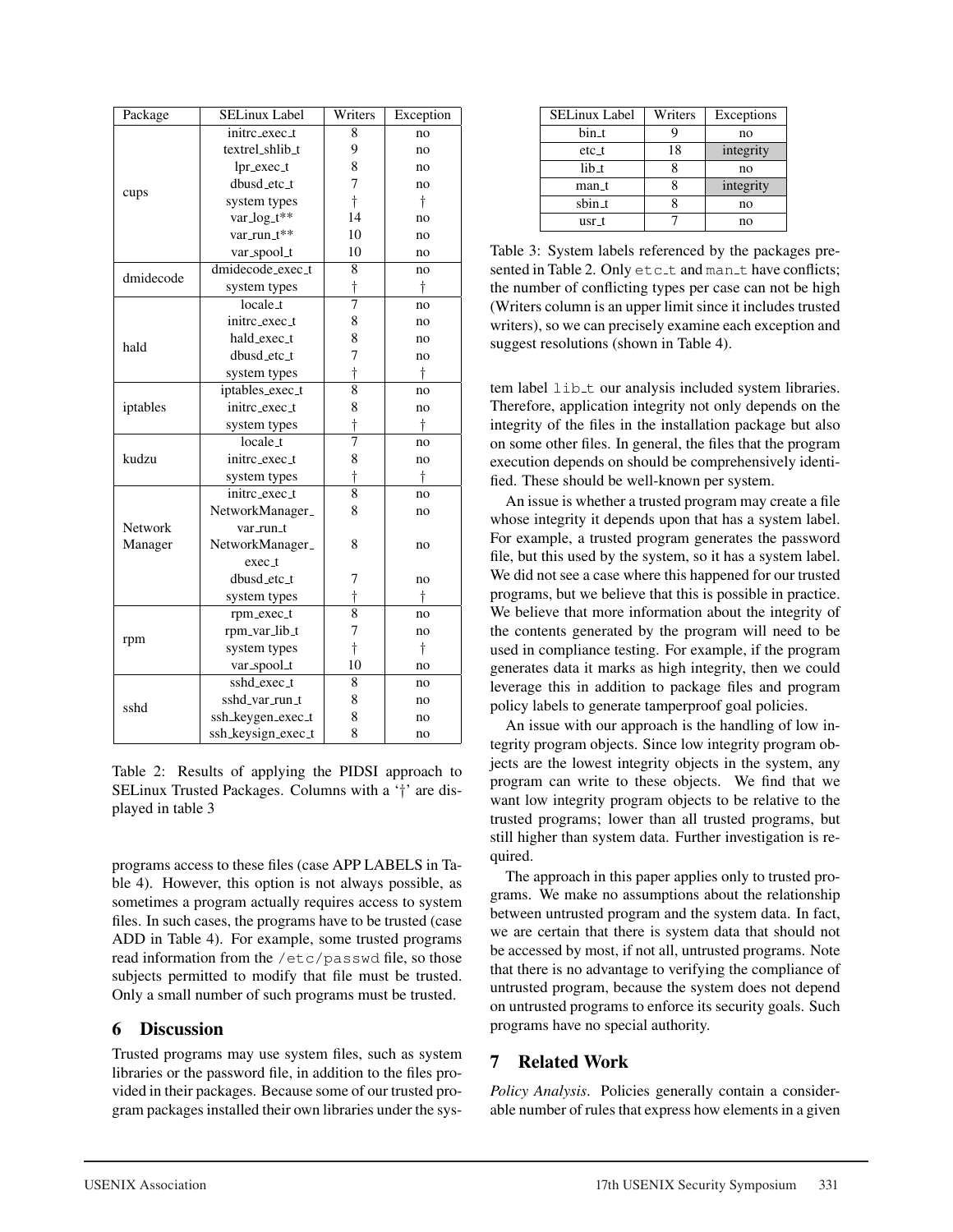| <b>SELinux</b>                                                                                                         | <b>Conflicting Labels</b> | Type of Exception | Resolution        | Comment                                       |  |
|------------------------------------------------------------------------------------------------------------------------|---------------------------|-------------------|-------------------|-----------------------------------------------|--|
| Label                                                                                                                  |                           |                   | Method            |                                               |  |
| $etc_t$                                                                                                                | groupadd_t,<br>passwd_t,  | Integrity         | ADD.              | The conflicting labels require access to the  |  |
|                                                                                                                        | useradd_t, chfn_t         |                   |                   | the same file /etc/passwd                     |  |
| $etc_t$                                                                                                                | updfstab_t,               | Integrity         | ADD               | The first two labels have legitimate rea-     |  |
|                                                                                                                        | ricci_modstorage_t,       |                   |                   | sons to modify /etc/fstab. The last           |  |
|                                                                                                                        | firstboot_t               |                   |                   | type modifies multiple files in $/\text{etc}$ |  |
| $etc_t$                                                                                                                | postgresql_t,kudzu_t      | Integrity         | <b>APP LABELS</b> | The conflicting types need access to appli-   |  |
|                                                                                                                        |                           |                   |                   | cation files labeled with system labels       |  |
| man_t                                                                                                                  | system_crond_t            | Integrity         | <b>REMOVE</b>     | crond does not need to write manual pages     |  |
| ADD: Add conflicting types to the set of trusted readers (confidentiality) or writers (integrity).                     |                           |                   |                   |                                               |  |
| ADDI ADEI C. The essecuted employeen requires access to a file that is employeen greetfic but wes labeled using system |                           |                   |                   |                                               |  |

APP LABELS: The associated application requires access to a file that is application specific but was labeled using system labels. Adding application specific labels to handle those files solves the conflict.

REMOVE: The permission requested is not required

Table 4: Compliance Exceptions and Resolutions. This table details the exceptions to tamperproof compliance presented in Table 3. It shows the list of conflicting, untrusted subjects and the resolution method, per case.

environment must be controlled. Because of the size of a policy and the relationships that emerge from having a large number of rules, it is difficult to manually evaluate whether a policy satisfies a given property or not. As a consequence, tools to automatically analyze policy are necessary. APOL [35], PAL [29], SLAT [10], Gokyo [16] and PALMS [15] are some of the tools developed to analyze SELinux policies; however, each of these tools focuses on the analysis of single security policies. Of these, only PALMS offers mechanisms to compare policies; in particular it addresses compliance evaluation, but our approach to compliance is broader and allows the compliance problem to be automated.

*Policy Modeling*. We need a formal model to reason about the features of a given policy. Such a model should be largely independent of particular representation of the targeted policies and should enable comparisons among different policies. Multiple models have been proposed and each one of them defines a set of components that need to be considered when translating a policy to an intermediate representation. Cholvy and Cuppens [6] focus on permissions, obligations, prohibitions and provide a mechanism to check regulation consistency. Bertino et al. [3] focus on subjects, objects and privileges, as well as the organization of these components and the set of authorization rules that define the relationships among components and the set of derived rules that may be generated because of a hierarchical organization. Kock et al. [18] represent policies as graphs with nodes that represent components(processes, users, objects) and edges that represent rules and a set of constraints that globally applied to the system. In any case, policy modeling becomes a building block in the process of evaluating compliance. Different policies must be translated to an intermediate representation (a common model) so they can be compared and their properties evaluated.

*Policy Reconciliation*. Policy compliance problems

may resemble policy reconciliation problems. Given two policies A and B that define a set of requirements, a reconciliation algorithm looks for a specific policy instance C that satisfies the stated requirements. Policy compliance in a general sense, i.e. 'Given a policy A and a policy B, is B compliant with A?' means 'is any part of A in conflict with B?'. Previous work [21] shows that reconciliation of three or more policies is intractable. Compliance is also a intractable problem since this would require to checking all possible paths in B against all possible paths in A. Although both of these problems are similar in that they both test policy properties and are nontractable in general cases (no restrictions), they differ in their inputs and expected outputs. While in the case of reconciliation, an instance that satisfies the requirements has to be calculated, in the case of compliance, policy instances are given and one is evaluated against the other one.

*Policy Compliance*. The security-by-contract paradigm resembles our policy compliance model. It is one of the mechanisms proposed to support installation and execution of potentially malicious code from a third party in a local platform. Third party applications are expected to come with a security contract that specifies application behavior regarding security issues. The first step in the verification process is checking whether the behaviors allowed by the contract are also allowed by the local policy [8]. In the most recent project involving contract matching, contract and policy are security automatons and the problem of contract matching becomes a problem of testing language inclusion for automatons. While there is no known polynomial technique to test language inclusion for non-deterministic automatons, determining language inclusion for deterministic automatons is known to be polynomial [9]. One main advantage of our representation is that we are verifying policies that are actually implemented by the enforcing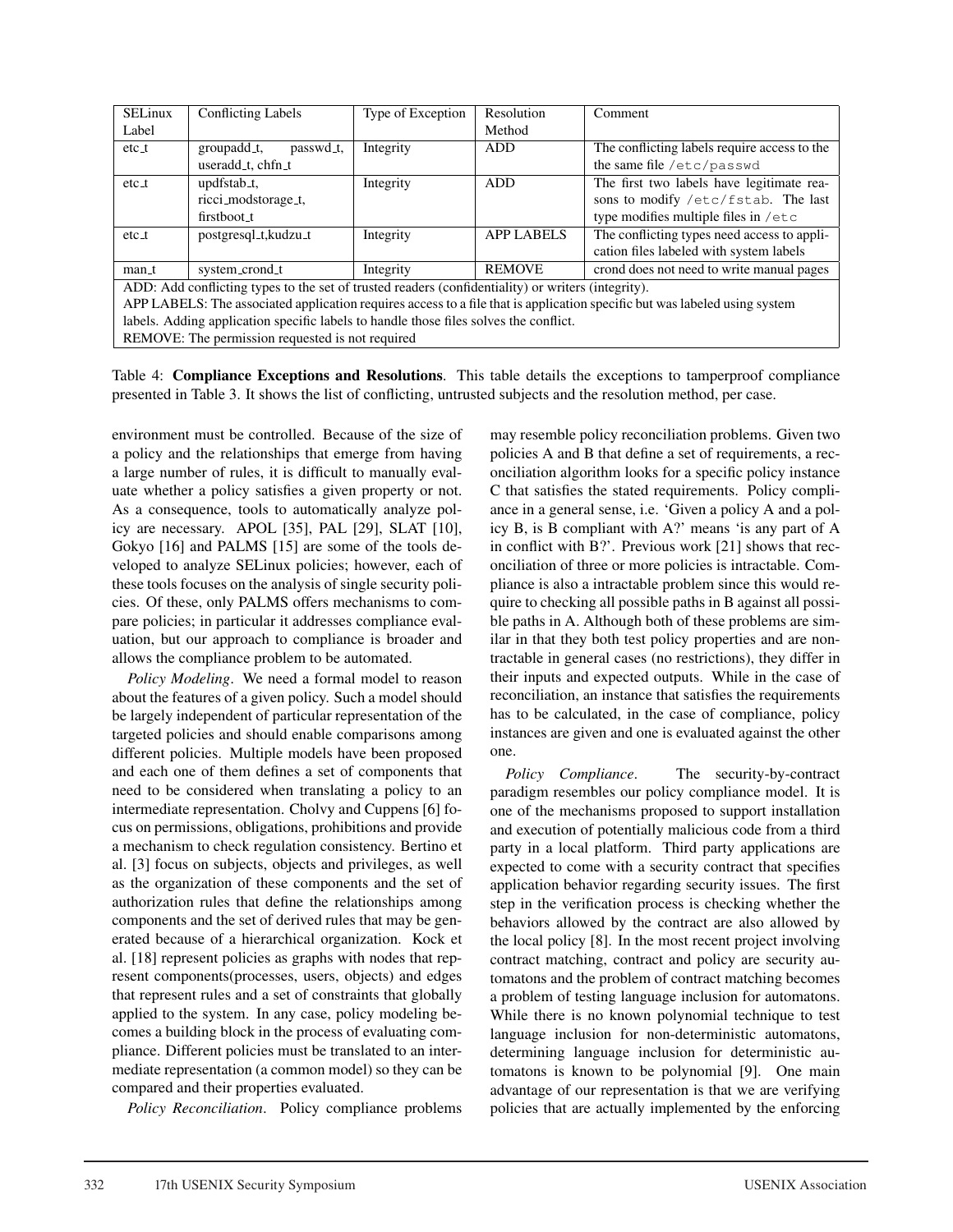mechanism, not high level statements that may not be actually implemented because of the semantic gap between specification and implementation. In addition, the enforcing mechanism is part of the architecture.

#### 8 Conclusion

This work is driven by the idea of unifying application and system security policies. Since applications and systems policies are independently developed, they use different language syntax and semantics. As a consequence, it is difficult to prove or disprove that programs enforce system security goals. The emergence of mandatory access control systems and security typed languages makes it possible to automatically evaluate whether applications and systems enforce common security goals. We reshape this problem as a verification problem: we want to evaluate if applications are *compliant* with system policies.

We found that compliance verification involves two tasks: we must ensure that the system protects application from being tampered with, as well as verify that the application enforces system security goals. In order to automate the mapping between the program policy and the system policy, we proposed the PIDSI (Program Integrity Dominates System Data Integrity) approach. The PIDSI approach relies on the observation that in general program objects are higher integrity than system objects. We tested the trusted program core of the SELinux system to see if its policy was compatible with the PIDSI approach. We found that our approach accurately represents the SELinux security design with a few minor exceptions, and requires little or no feedback from administrators in order to work.

#### **Notes**

<sup>1</sup>The program verification (e.g., STL compilation) enforces the *complete mediation* guarantee.

<sup>2</sup>At present, module policies are not included in Linux packages, but RedHat, in particular, is interested in including SELinux module policies in its rpm packages in the future [36].

3SELinux uses the term *type* for its labels, as it uses an extended Type Enforcement policy [5].

<sup>4</sup>As described above, this must be done manually now, via semodule, but the intent is that when you load a package containing a module policy, someone will install the module policy.

5In this case, violating the confidentiality of SSH keys enables a large class of integrity attacks. This phenomenon has been discussed more generally by Sean Smith [31].

### References

- [1] ANDERSON, J. P. Computer security technology planning study. Tech. Rep. ESD-TR-73-51, The Mitre Corporation, Air Force Electronic Systems Division, Hanscom AFB, Badford, MA, 1972.
- [2] BELL, D. E., AND LAPADULA, L. J. Secure computer systems: Unified exposition and multics interpretation. Tech. rep., MITRE MTR-2997, March 1976.
- [3] BERTINO, E., CATANIA, B., FERRARI, E., AND PERLASCA, P. A logical framework for reasoning about access control models. In *Proceedings of SACMAT* (2001).
- [4] BIBA, K. J. Integrity considerations for secure computer systems. Tech. Rep. MTR-3153, MITRE, April 1977.
- [5] BOEBERT, W. E., AND KAIN, R. Y. A practical alternative to heirarchical integrity policies. In *Proceedings of the 8th National Computer Security Conference* (1985).
- [6] CHOLVY, L., AND CUPPENS, F. Analyzing Consistency of Security Policies. In *Proceedings of the 1997 IEEE Symposium on Security and Privacy* (Oakland, CA, USA, May 1997), pp. 103– 112.
- [7] CLARK, D. D., AND WILSON, D. A comparison of military and commercial security policies. In *1987 IEEE Symposium on Security and Privacy* (May 1987).
- [8] DESMET, L., JOOSEN, W., MASSACCI, F., NALIUKA, K., PHILIPPAERTS, P., PIESSENS, F., AND VANOVERBERGHE, D. A flexible security architecture to support third-party applications on mobile devices. In *Proceedings of the ACM Computer Security Architecture Workshop* (2007).
- [9] DRAGONI, N., MASSACCI, F., NALIUKA, K., SEBASTIANI, R., SIAHAAN, I., QUILLIAN, T., MATTEUCCI, I., AND SHAEFER, C. Methodologies and tools for contract matching. Security of Software and Services for Mobile Systems.
- [10] GUTTMAN, J. D., HERZOG, A. L., RAMSDELL, J. D., AND SKORUPKA, C. W. Verifying information flow goals in Security-Enhanced Linux. *J. Comput. Secur. 13*, 1 (2005), 115–134.
- [11] HANSON, C. SELinux and MLS: Putting the pieces together. In *Proceedings of the 2nd Annual SELinux Symposium* (2006).
- [12] HICKS, B., KING, D., MCDANIEL, P., AND HICKS, M. Trusted declassification: High-level policy for a security-typed language. In *Proceedings of the 1st ACM SIGPLAN Workshop on Programming Languages and Analysis for Security (PLAS '06)* (Ottawa, Canada, June 10 2006), ACM Press.
- [13] HICKS, B., RUEDA, S., JAEGER, T., AND MCDANIEL, P. From trusted to secure: Building and executing applications that enforce system security. In *Proceedings of the USENIX Annual Technical Conference* (2007).
- [14] HICKS, B., RUEDA, S., JAEGER, T., AND MCDANIEL, P. Integrating SELinux with security-typed languages. In *Proceedings of the 3rd SELinux Symposium* (Baltimore, MD, USA, March 2007).
- [15] HICKS, B., RUEDA, S., ST. CLAIR, L., JAEGER, T., AND MC-DANIEL, P. A logical specification and analysis for SELinux MLS policy. In *Proceedings of the ACM Symposium on Access Control Models and Technologies (SACMAT)* (Antipolis, France, June 2007).
- [16] JAEGER, T., EDWARDS, A., AND ZHANG, X. Managing access control policies using access control spaces. In *SACMAT '02: Proceedings of the Seventh ACM Symposium on Access Control Models and Technologies* (2002), ACM Press, pp. 3–12.
- [17] JAEGER, T., EDWARDS, A., AND ZHANG, X. Consistency analysis of authorization hook placement in the Linux security modules framework. *ACM Transactions on Information and System Security (TISSEC) 7*, 2 (May 2004), 175–205.
- [18] KOCK, M., MACINI, L., AND PARISI-PRESICCE, F. On the specification and evolution of access control policies. In *Proceedings of SACMAT* (2001).
- [19] LI, N., MAO, Z., AND CHEN, H. Usable mandatory integrity protection for operating systems. In *IEEE Symposium on Security and Privacy* (2007).
- [20] MAYER, F., MACMILLAN, K., AND CAPLAN, D. *SELinux by Example*. Prentice Hall, 2007.
- [21] MCDANIEL, P., AND PRAKASH, A. Methods and limitations of security policy reconciliation. *ACM Transactions on Information and System Security V*, N (May 2006), 1–32.